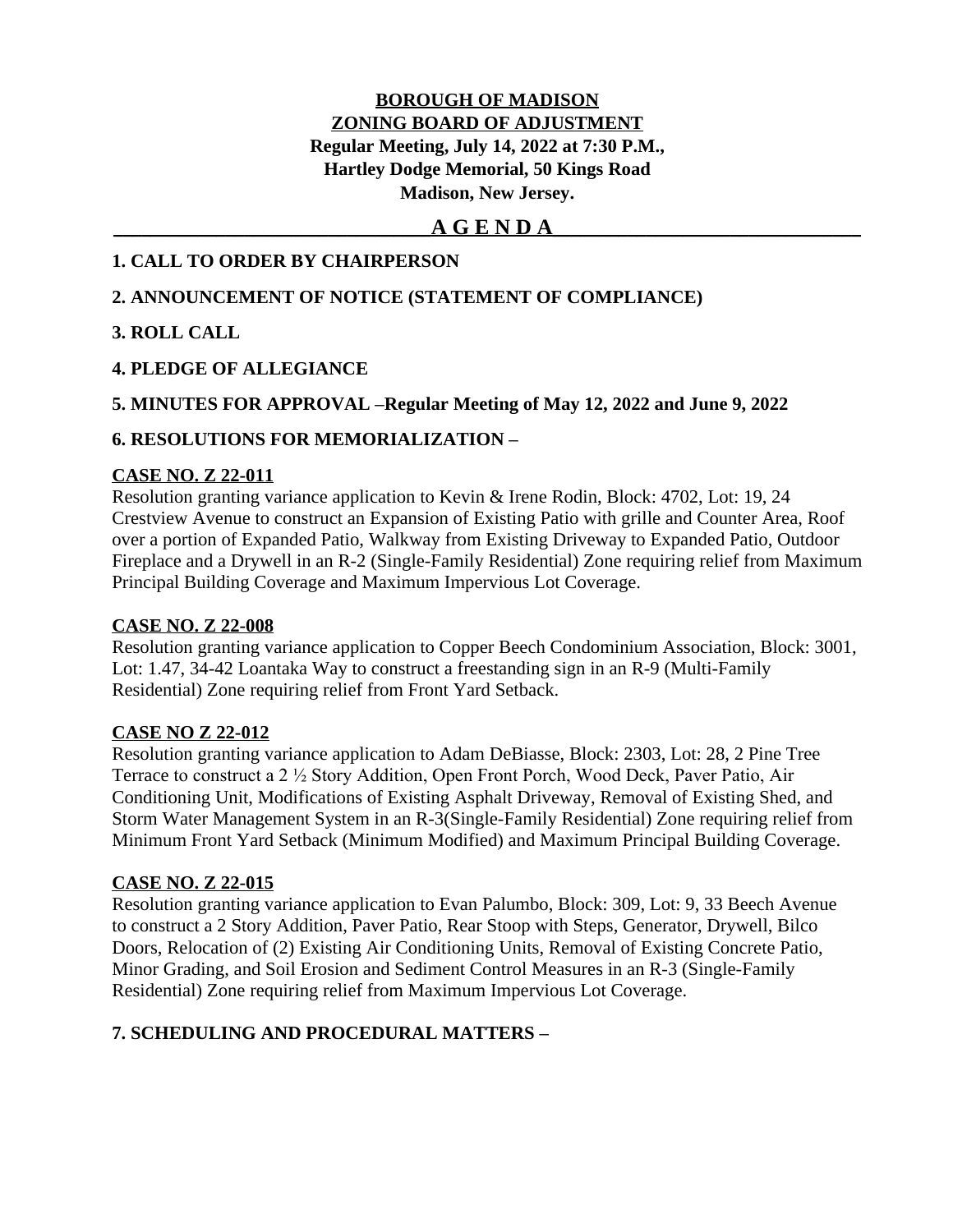## **8. OLD BUSINESS –**

## **CASE NO. Z 22-004 Chet Swartz & Nicole Robbins Block: 4004, Lot: 29 60 East Lane**

Applicants are seeking permission to construct a 1 Story "Roofed" Patio with Fireplace, Reduction in Existing Patio/Walkway Area, and Modifications to Existing Field Stone Retaining Wall in an R-2 (Single-Family Residential) Zone requiring relief from Maximum Principal Building Coverage and Maximum Impervious Lot Coverage. This application was started on April 14, 2022, but not concluded. At the request of the applicant this application will be carried to the August 11, 2022 Zoning Board of Adjustment hearing. New notice and plans are required.

## **CASE NO. Z 22-009 One Bardon Street, LLC Block: 1003, Lot: 4 1 Bardon Street**

Applicant is seeking permission to construct a 2nd Story Addition with Rear Cantilever, Landing Steps and Walkway, Air Conditioning Unit, Basement Egress Window and Dumpster in an R-3 (Single-Family Residential) Zone requiring relief from Minimum Front Yard Setback (Bardon Street), Minimum Front Yard Setback (Central Avenue) and Minimum Rear Yard Setback. This application was started on May 12, 2022 but not concluded.

## **9. NEW BUSINESS –**

## **CASE NO. Z 22-016 Jaclyn Flavell**

# **Block: 4902, Lot: 1**

# **25 Dellwood Drive**

Applicant is seeking permission to construct a 2 ½ Story Single Family Home, In-Ground Pool, Retaining Walls, Patios, Walks and Terrace Areas, Asphalt Driveway, Storm-Water Management System, Outdoor Grill, Outdoor Shower, Air Conditioning Units, Generator, UCC Pool Compliant Fence and (3) Tree Removals in an R-1 (Single-Family Residential) Zone requiring relief from Minimum Front Yard Setback (Dellwood Drive), Minimum Front Yard Setback (Dellwood Parkway West), Maximum Principal Building Coverage, Maximum Impervious Lot Coverage and Minimum Retaining Wall Setback.

## **CASE NO. Z 22-013 18 West Lane, LLC**

**Block: 4002, Lot: 1 18 West Lane**

Applicant is seeking permission to construct a 2 ½ Story Single Family Home with Secondary Front Loading Garage, Asphalt Driveway, Paver Patios and Walks, Basement Egress Window, Drywell, Generator and Air Conditioning Units in an R-2 (Single-Family Residential) Zone requiring relief from Minimum Side Yard Setback (West Side), Minimum Additional Garage Setback and Maximum Principal Building Coverage.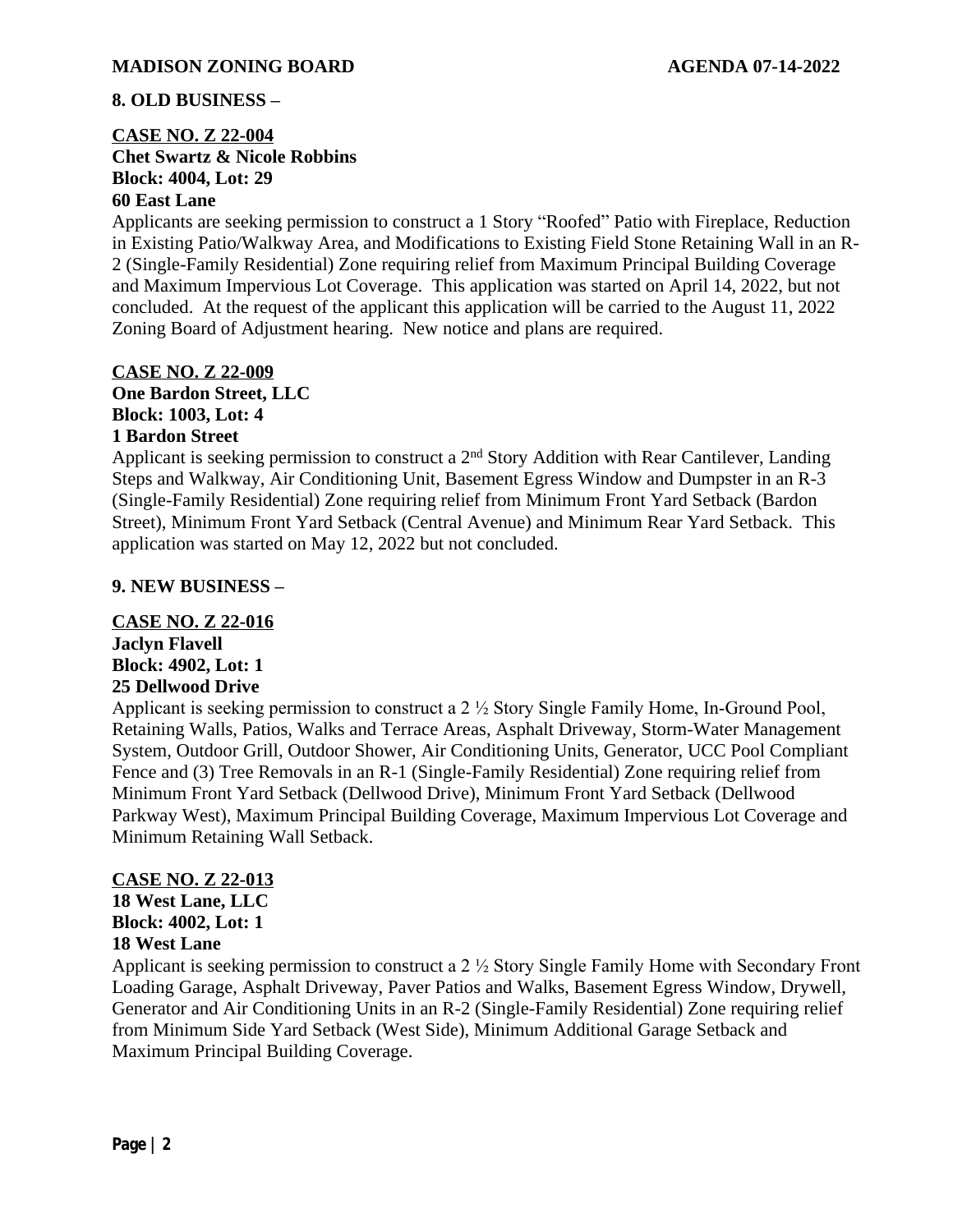## **CASE NO. Z 22-018 Antonio Rega Block: 4202, Lot: 7 104 Green Avenue**

Applicant is seeking permission to construct a 2nd Story Addition, 1 Story Addition, Rear Covered Deck and the Removal of Existing Front Concrete Walk in an R-2 (Single-Family Residential) Zone requiring relief from Maximum Principal Building Coverage.

## **CASE NO. Z 22-019**

**Robert & Sherrie Chen Block: 4804, Lot: 3 68 Barnsdale Road**

Applicants are seeking permission to construct a 1 Story Rear Addition with Crawl Space in an R-2 (Single-Family Residential) Zone requiring relief from Minimum Rear yard Setback and Maximum Impervious Lot Coverage.

## **CASE NO. Z 22-020**

**Tyler & Laura Baker Block: 4202, Lot: 18 9 Wyndehurst Drive**

Applicants are seeking permission to construct a Second Story Addition, 2 ½ Story Addition, Rear Stone Walkway with Stairs, Rear Roofed Entry, and Front Bay Window in an R-2 (Single-Family Residential) Zone requiring relief from Minimum Side yard Setback (Left).

## **CASE NO. Z 22-021 Joseph & Katharine Siano**

#### **Block: 4502, Lot: 3 41 Garfield Avenue**

Applicants are seeking permission to construct an Enclosure of Existing Rear Deck to "Screened Porch" with Roof and New Stairs to Existing Brick Paver Patio in an R-2 (Single-Family Residential) Zone requiring relief from Maximum Principal Building Coverage and Maximum Impervious Lot Coverage.

## **CASE NO. Z 22-022**

## **Sean McGowan & Brianne Flynn Block: 302, Lot: 16 10 Redmond Drive**

Applicants are seeking permission to construct a 2 Story Cantilevered Addition, Removal of Existing Patio and Portion of Existing Walkway, a New Patio and an Extension of Existing Walkway in an R-3 (Single-Family Residential) Zone requiring relief from Maximum Principal Building Coverage.